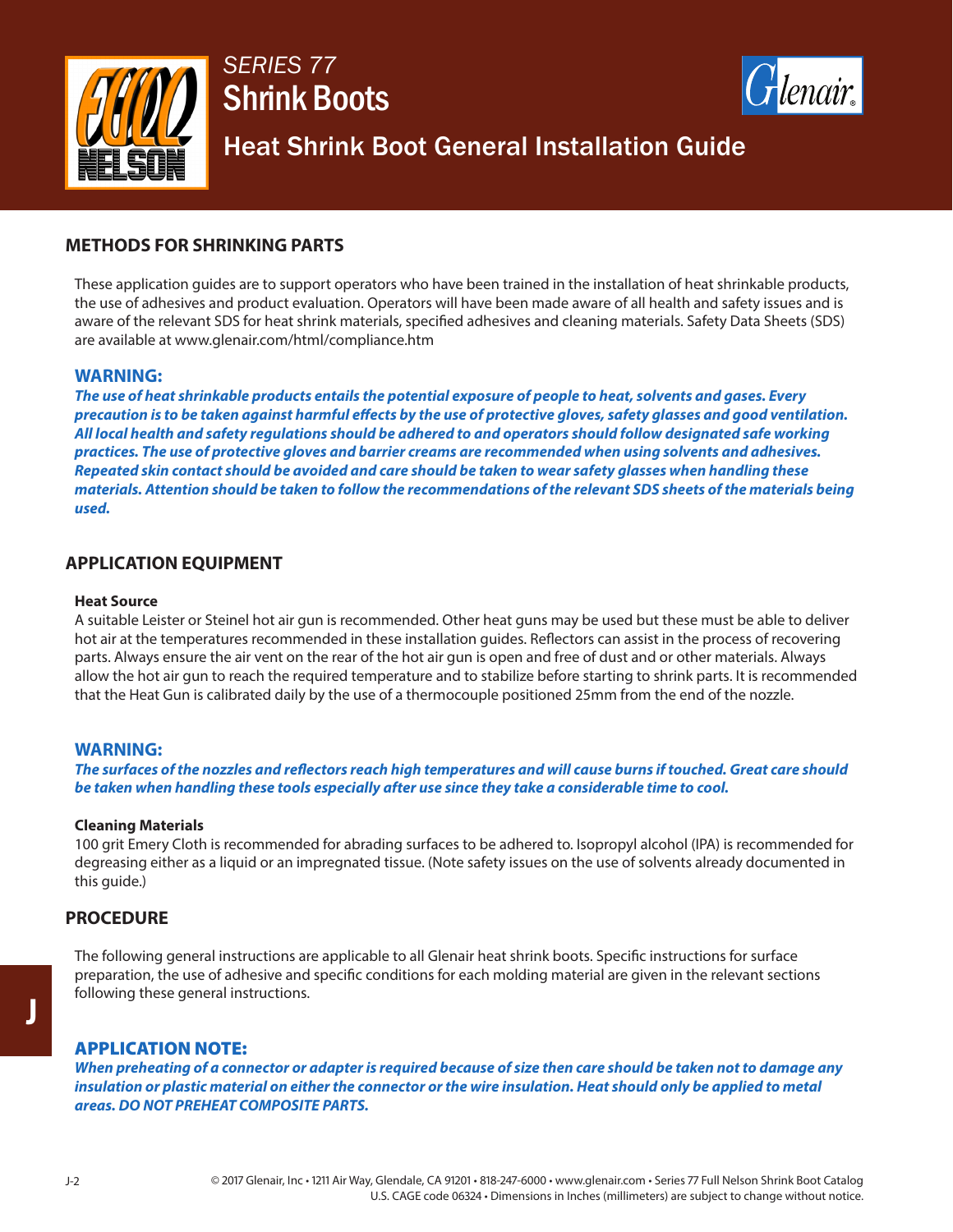



## Heat Shrink Boot General Installation Guide

### *Step 1: Place Boot on Cable*

Position the boot so that the lipped "A" end is toward the adapter and the "C" end is toward the cable .



### *Step 2: Apply Heat to Adapter End of Boot*

Position the boot so that the lipped "A" end will recover into the groove of the adapter. Apply heat evenly around the boot at the adapter end. Ensure the boot is fully recovered and the lip fits into the groove of the adapter. This will take approximately 30 seconds for a size 04 or 05 boot, less for smaller parts and longer for larger boots.

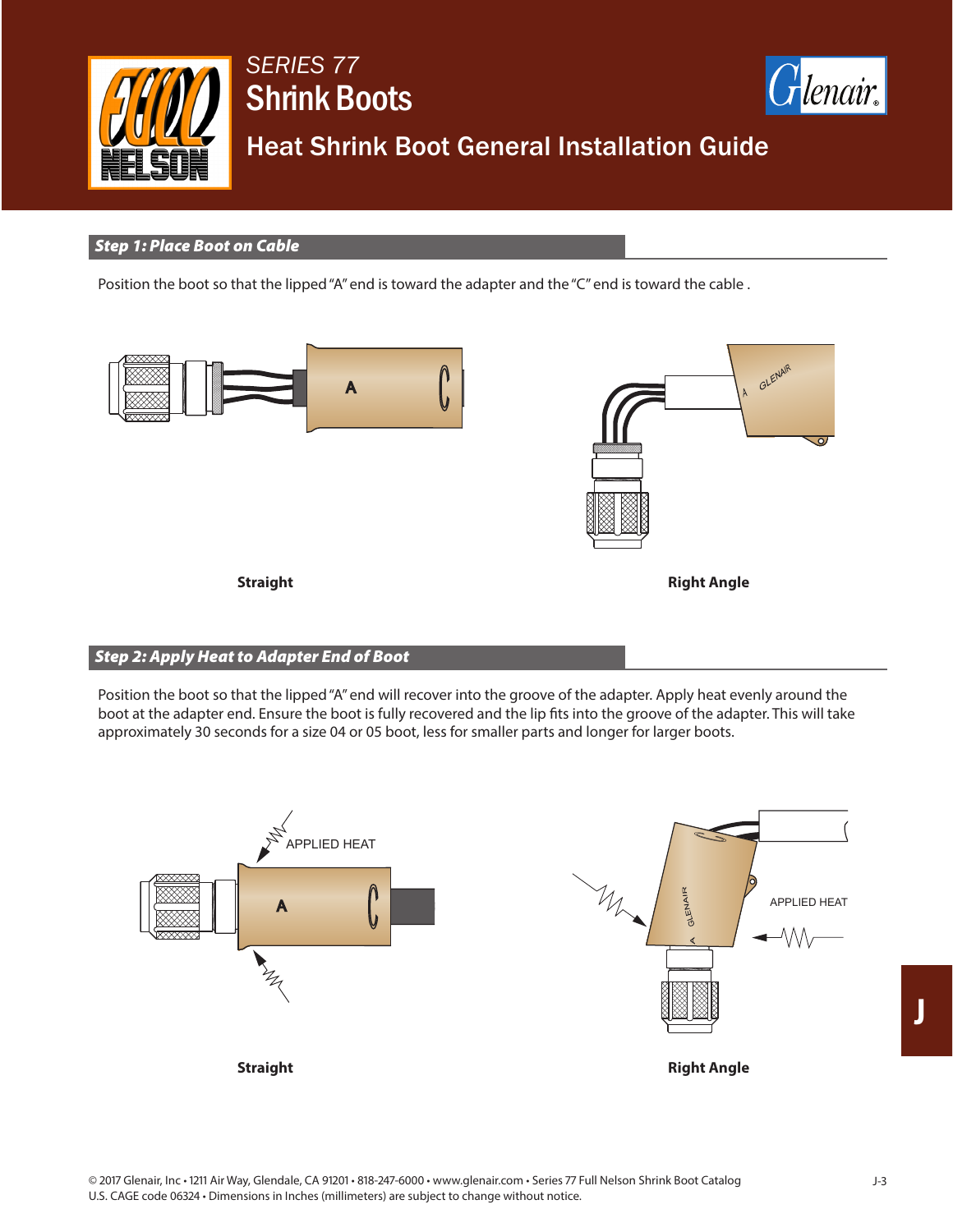



Heat Shrink Boot General Installation Guide

*STEP 3: Continue Applying Heat Toward the "C" End of Boot*

Continue to heat down the body of the boot towards the "C" end. Apply heat in brush-like strokes, ensuring the last part to recover is the "C" end. A feature of the Glenair boots is that, unlike other boots, they resist the tendency to fold over at the "C" end.